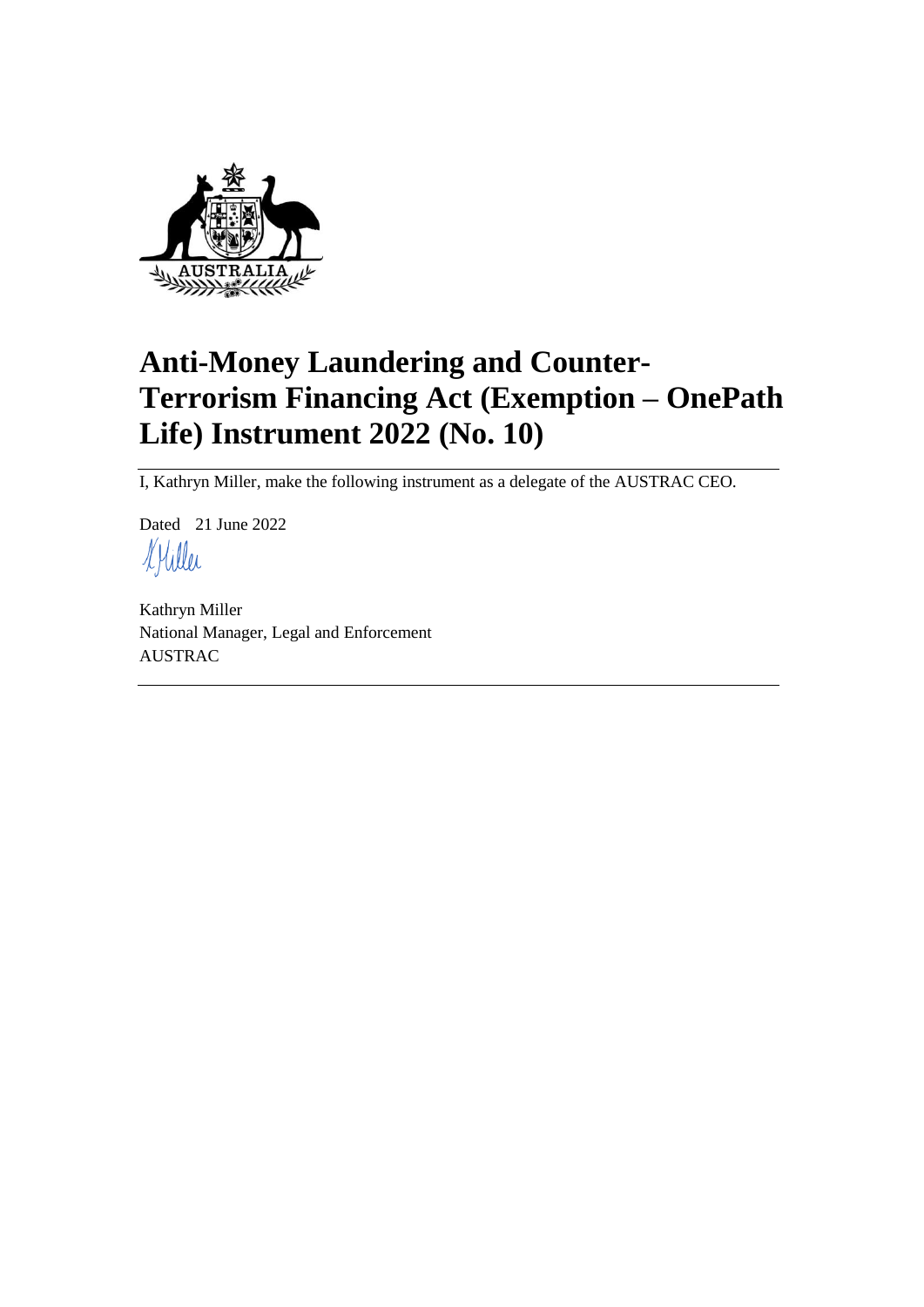## Contents

| $1 \quad \blacksquare$ |  |  |  |
|------------------------|--|--|--|
| 2                      |  |  |  |
| $\overline{3}$         |  |  |  |
| $\overline{4}$         |  |  |  |
| $5\overline{)}$        |  |  |  |
| 6                      |  |  |  |
| 7                      |  |  |  |
|                        |  |  |  |
|                        |  |  |  |

 $\boldsymbol{i}$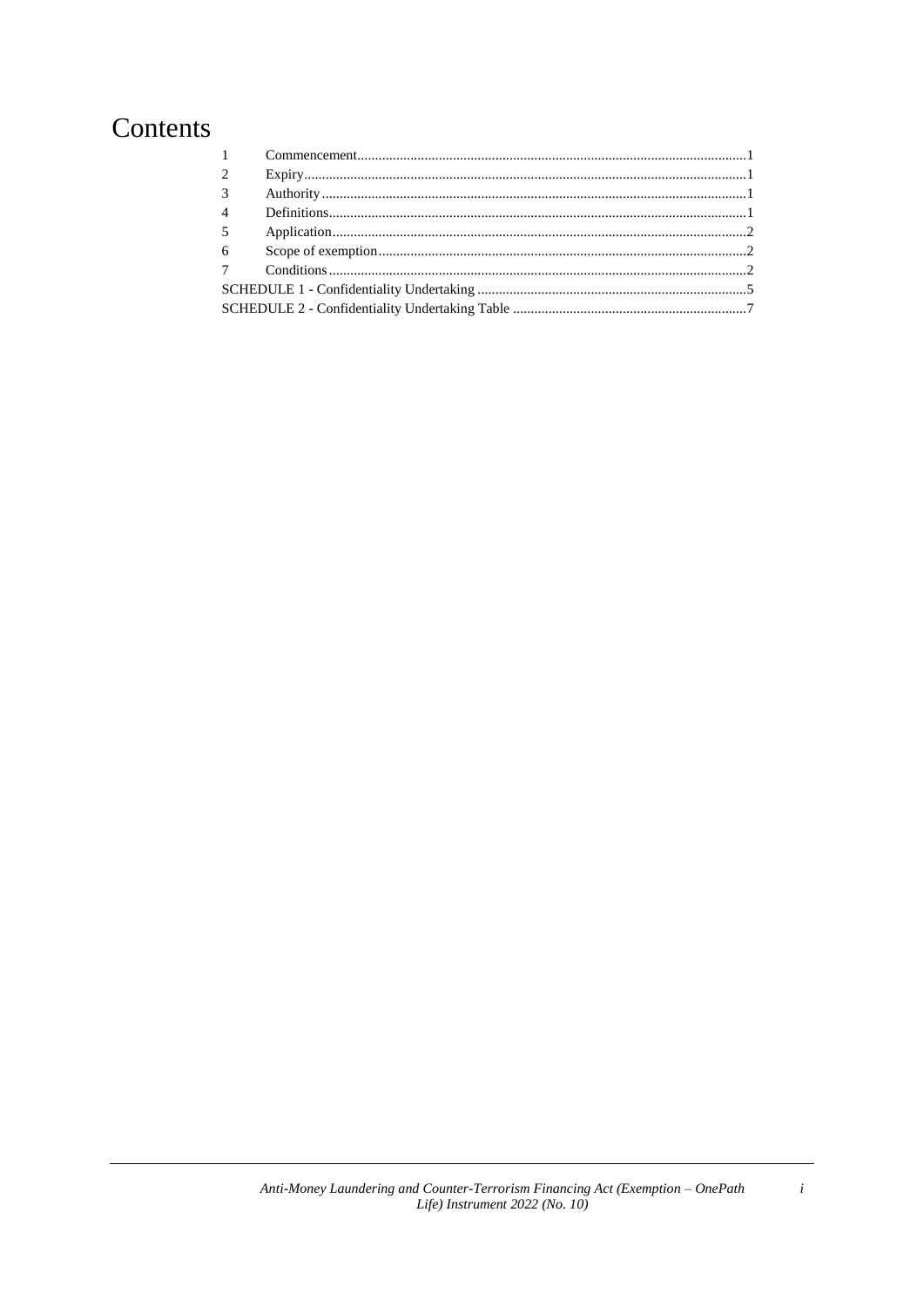#### **1 Commencement**

This instrument commences on the day after it is signed.

#### **2 Expiry**

This instrument ceases to have effect on 1 December 2025.

#### **3 Authority**

This instrument is made under paragraph 248(1)(a) of the *Anti-Money Laundering and Counter-Terrorism Financing Act 2006* (**AML/CTF Act**).

#### **4 Definitions**

Note: A number of expressions used in this instrument are defined in definitions section of the AML/CTF Act, including the following: (a) designated service

#### In this instrument:

*Insignia Financial* means Insignia Financial Limited (formerly IOOF Holdings Limited) ABN 49 100 103 722.

#### *IOOF Group Entities* means:

- (a) Insignia Financial; and
- (b) OAML.

*IOOF staff* means individuals employed or engaged by OAML to give effect to the agreement between OnePath Life and OAML, under which OAML or its related bodies corporate will provide the following services to OnePath Life or ZAL during the Relevant Period:

- (a) monitoring OnePath Life or ZAL customers and transactions in relation to the specified designated services, including undertaking ongoing customer due diligence;
- (b) escalating matters to OnePath Life or ZAL, as applicable, for review, including those which may result in the lodgement of a suspicious matter report in accordance with section 41 of the AML/CTF Act by OnePath Life or ZAL, as applicable;
- (c) implementing measures in respect of OnePath Life or ZAL customers as instructed by OnePath Life or ZAL, as applicable, including:
	- (i) measures to mitigate and manage money laundering and terrorism financing risks in relation to those customers; and
	- (ii) enhanced customer due diligence measures.

*OAML* means Oasis Asset Management Limited ACN 090 906 371.

*OnePath Life* means OnePath Life Limited ACN 009 657 176.

*Relevant Period* means:

(a) in respect of Insignia Financial and OnePath Life - the period beginning on the day after this Instrument is signed and ending on 31 July 2022; and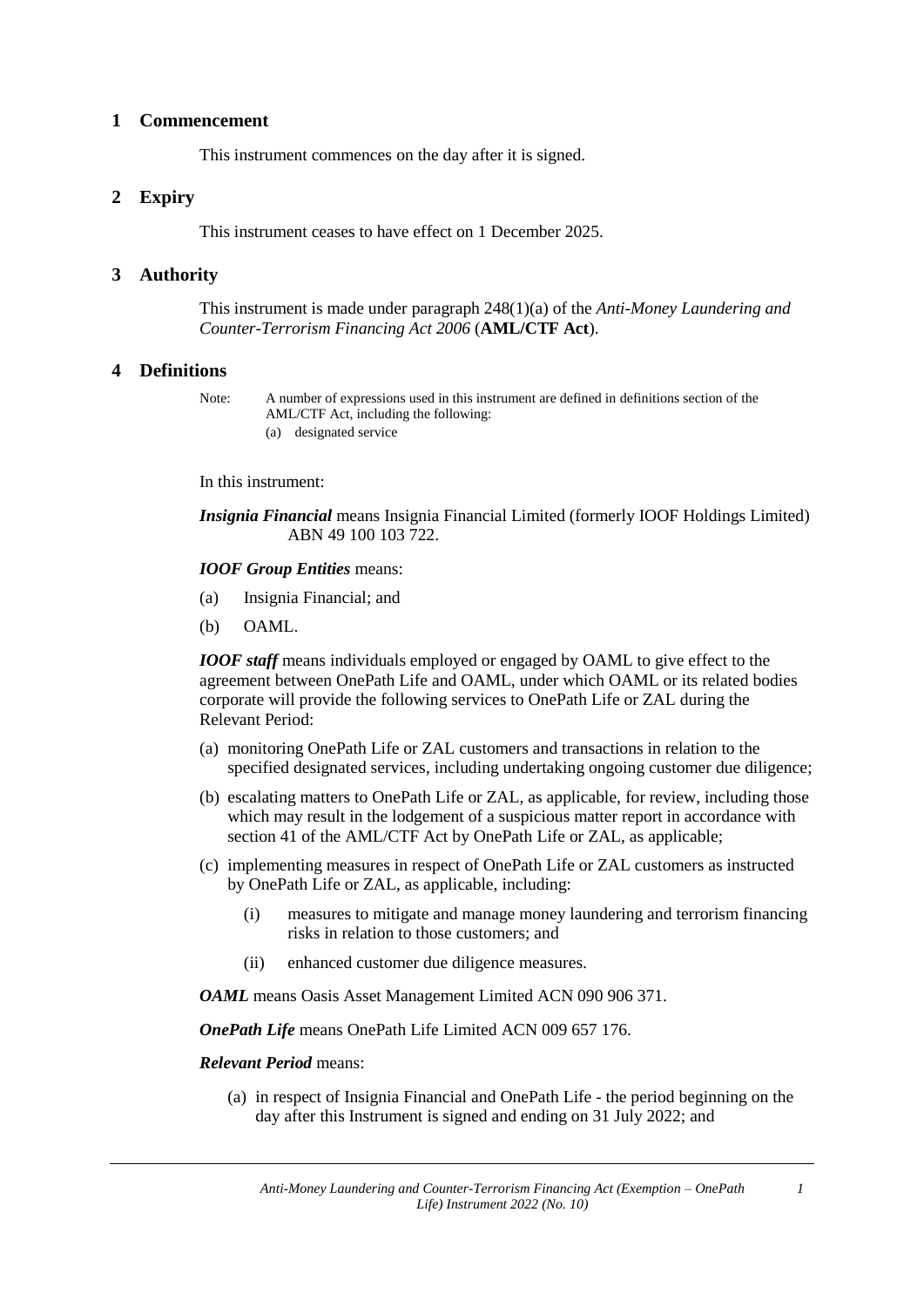(b) in respect of Insignia Financial and ZAL - the period beginning on 1 August 2022 and ending on 1 December 2025.

*specified designated services* means the designated services specified in section 4 of this Instrument.

*Suspicious Matter Material* refers to any information, the disclosure of which would engage section 123 of the AML/CTF Act, and includes information and documents requested by authorised persons under section 49 of the AML/CTF Act in relation to a report submitted to the AUSTRAC CEO in accordance with section 41 of the AML/CTF Act.

*ZAL* means Zurich Australia Limited ACN 000 010 195.

#### **5 Application**

This instrument applies to OnePath Life and ZAL in respect of the provision of designated services described in items 37, 38, 39, and 41 of table 1 in subsection 6(2) of the AML/CTF Act.

#### **6 Scope of exemption**

During the Relevant Period:

- (1) Insignia Financial is exempt from subsections 123(1) and 123(2) of the AML/CTF Act;
- (2) OnePath Life is exempt from subsections 123(1) and 123(2) of the AML/CTF Act; and
- (3) ZAL is exempt from subsections 123(1) and 123(2) of the AML/CTF Act;

subject to the conditions specified in section 7 of this instrument.

#### **7 Conditions**

This instrument is subject to the following conditions, as authorised by paragraph 248(2)(b) of the AML/CTF Act:

- (1) The exemption only applies in relation to communications about, and disclosures of, Suspicious Matter Material:
	- (a) between IOOF Group Entities and OnePath Life;
	- (b) between IOOF Group Entities and ZAL;
	- (c) between IOOF Group Entities;

where the disclosure is made in connection with the services described in the definition of 'IOOF staff'.

(2) Prior to disclosing or communicating Suspicious Matter Material to IOOF staff under subsection (1), the person making the disclosure or communication must obtain from the IOOF staff recipient of the disclosure or communication a signed undertaking in the form set out in Schedule 1.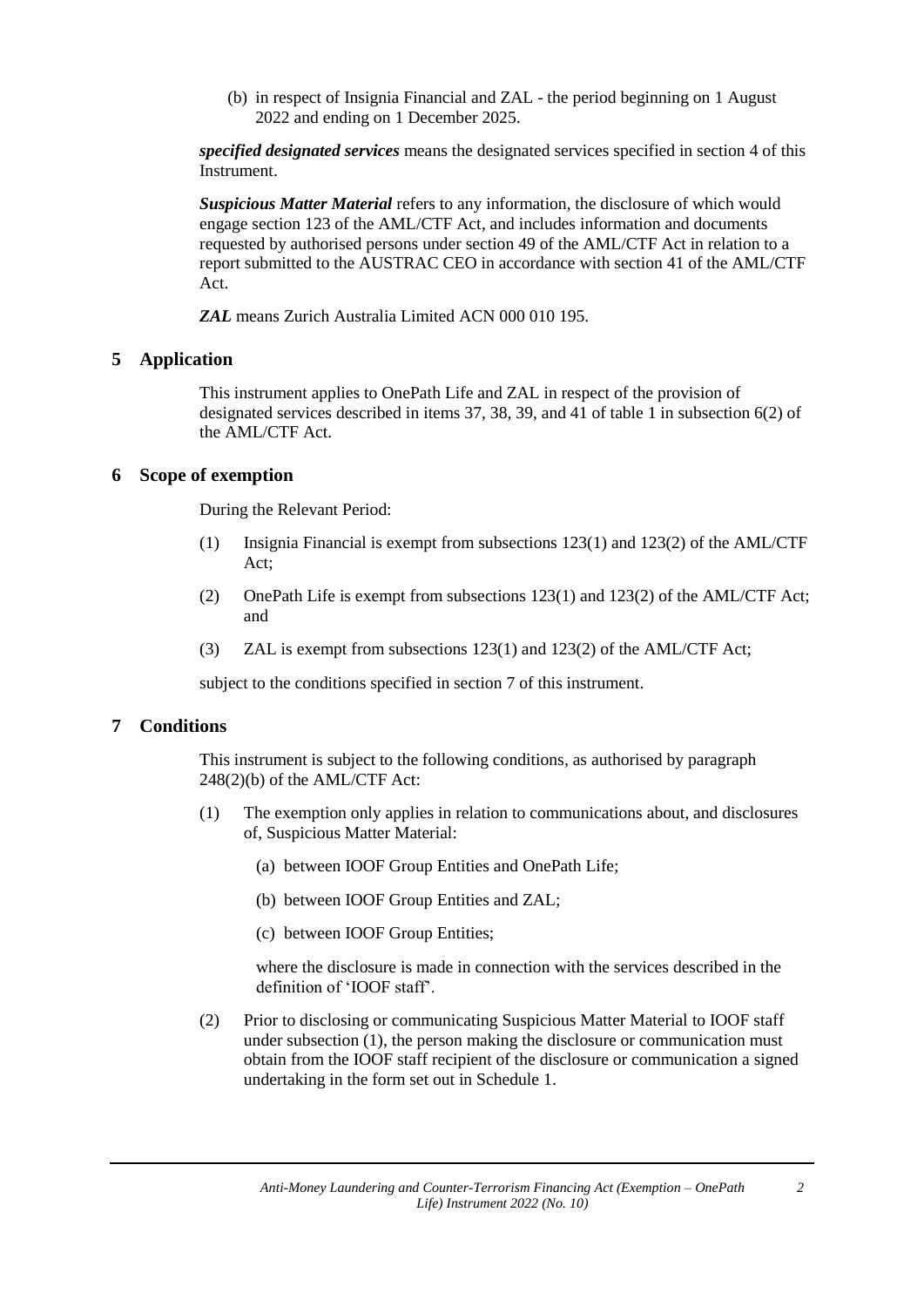- (3) Each of the following persons must make and retain a record of the undertakings given to that person in compliance with subsection (2), in the form set out in Schedule 2:
	- (a) Insignia Financial;
	- (b) OnePath Life; and
	- (c) ZAL.
- (4) Each of the following persons must make and retain a record of Suspicious Matter Material disclosed to IOOF staff under subsection (1):
	- (a) Insignia Financial;
	- (b) OnePath Life; and
	- (c) ZAL.
- (5) OnePath Life must notify the AUSTRAC CEO in writing within 14 days of any event that may affect its compliance with this exemption.
- (6) Insignia Financial must notify the AUSTRAC CEO in writing within 14 days of any event that may affect compliance with this exemption.
- (7) ZAL must notify the AUSTRAC CEO in writing within 14 days of any event that may affect its compliance with this exemption.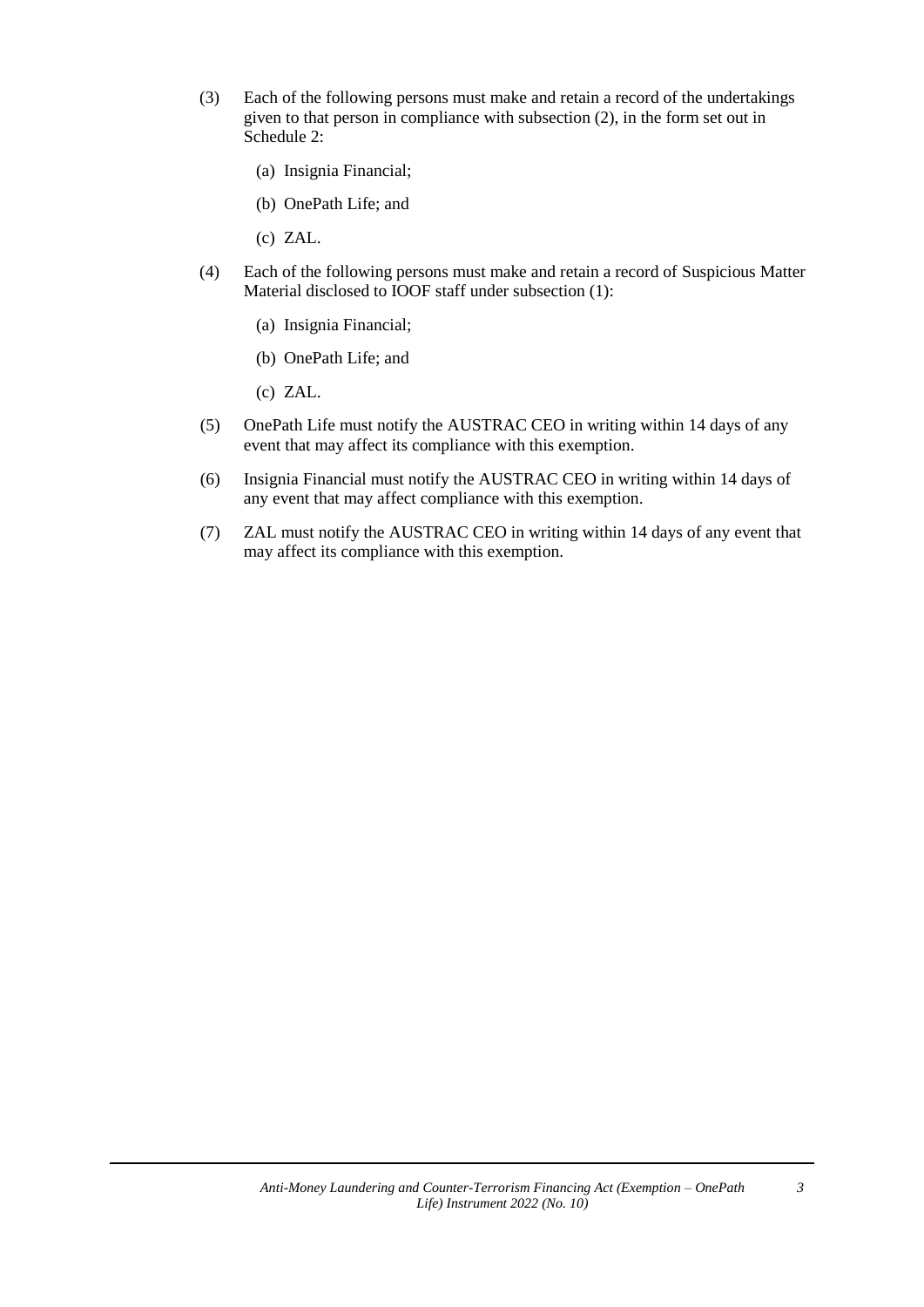#### **Important Notice to the person named in this instrument**

- 1. Under subsection 248(3) of the AML/CTF Act, a person granted an exemption subject to one or more conditions must comply with the conditions specified in the instrument. Failure to comply with subsection 248(3) is a civil penalty provision and may result in any or all of the following:
	- the exemption ceasing to apply to the person during any period in which the person does not comply with the relevant condition/s;
	- the exemption being revoked;
	- the AUSTRAC CEO applying to the Federal Court of Australia for a civil penalty order requiring the person to pay a pecuniary penalty in respect of the breach.
- 2. Under sections 136 and 137 of the AML/CTF Act, it is an offence to provide false or misleading information or documents. If any of the information submitted by the applicant or its representatives is found to be false or misleading, the exemption may be revoked and action initiated against the applicant.
- 3. The person granted the exemption may request the AUSTRAC CEO to revoke or vary the exemption at any time.
- 4. Any request to vary or extend the operation of this exemption must be submitted to the AUSTRAC CEO or an approved delegate no later than 8 weeks before the date the change is requested to commence.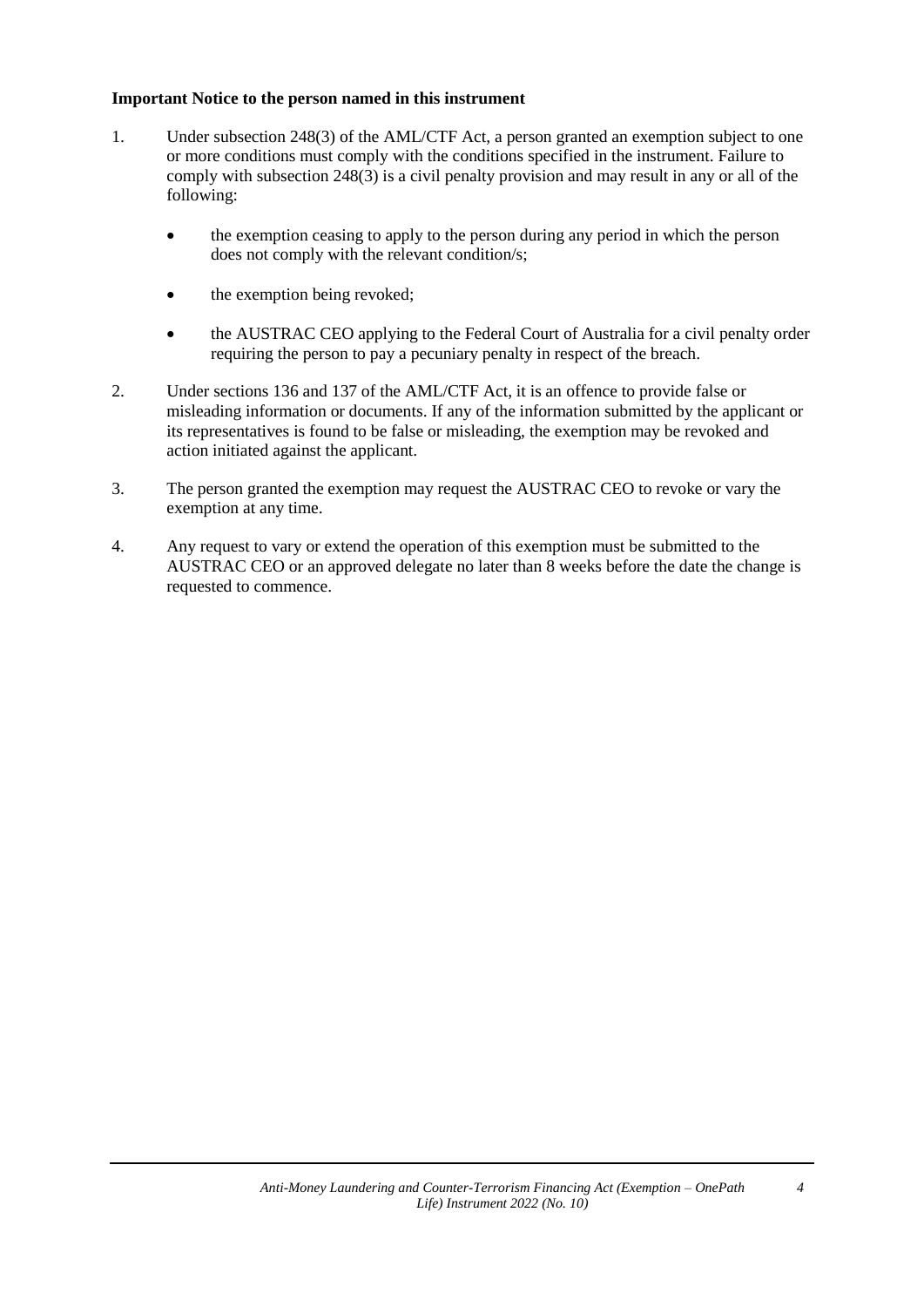### **SCHEDULE 1 - Confidentiality Undertaking**

I, of

undertake to AUSTRAC to:

- 1. keep Suspicious Matter Material confidential at all times;
- 2. not make public or disclose Suspicious Matter Material either directly or indirectly to any person except as permitted by this undertaking;
- 3. securely store any record of Suspicious Matter Material;
- 4. put in place reasonable safeguards to protect any personal information contained in the Suspicious Matter Material in a manner consistent with the requirements of Australian Privacy Principle 8;
- 5. only disclose Suspicious Matter Material to other individuals who have signed an undertaking in this form; and
- 6. after the Relevant Date, comply with the Privacy Act in respect of any personal information contained in Suspicious Matter Material.

For the avoidance of doubt, this undertaking:

- (a) does not preclude me from disclosing information which is otherwise permitted by law; and
- (b) does not prohibit me from giving effect to an instruction from:
	- a. OnePath Life in relation to a OnePath Life customer, or
	- b. ZAL in relation to a ZAL customer,
	- provided that in giving effect to that instruction I do not disclose to the customer that:
		- i. OnePath Life is required to submit suspicious matter reports to AUSTRAC under s 41(2) of the AML/CTF Act; or
		- ii. ZAL is required to submit suspicious matter reports to AUSTRAC under s 41(2) of the AML/CTF Act; or
		- iii. a suspicious matter report has been submitted to AUSTRAC; or
		- iv. a suspicion has been formed for the purposes of section 41 of the AML/CTF Act; or
		- v. information or documents have been requested by, or provided to, authorised persons under section 49 of the AML/CTF Act relating to a suspicious matter report.

In this undertaking:

**AML/CTF Act** means the *Anti-Money Laundering and Counter-Terrorism Financing Act 2006* (Cth).

**Australian Privacy Principle** has the meaning given by section 6 of the Privacy Act.

**OAML** means Oasis Asset Management Limited ACN 090 906 371

**OnePath Life** means OnePath Life Limited ABN 33 009 657 176.

**Privacy Act** means the *Privacy Act 1988* (Cth).

#### **Relevant Date** means:

- (a) Where OAML provides administration services to OnePath Life 31 July 2022;
- (b) Where OAML provides administration services to ZAL 1 December 2025.

*5*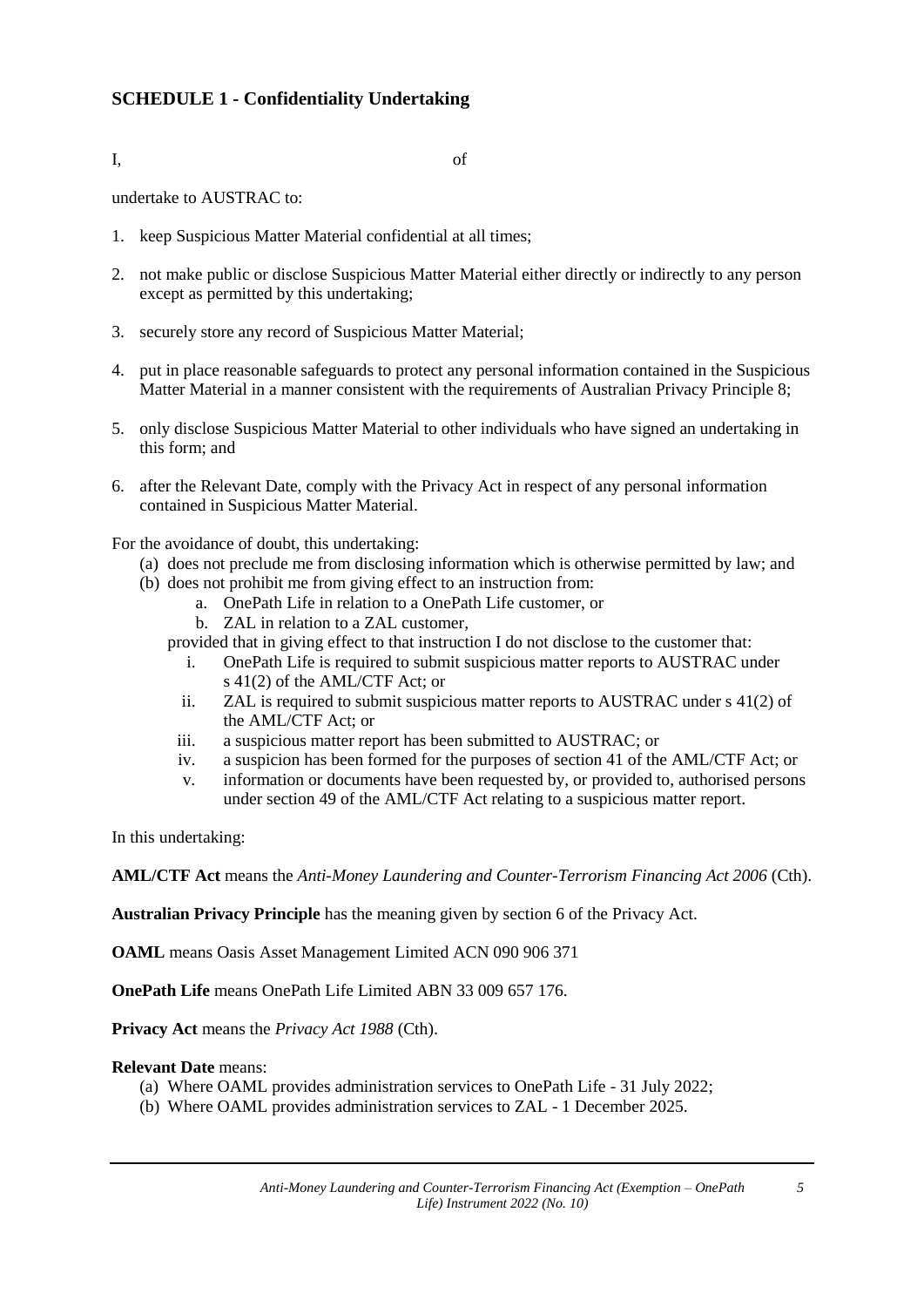**Suspicious Matter Material** refers to any information, the disclosure of which would engage section 123 of the AML/CTF Act, and includes information and documents requested by authorised persons under section 49 of the AML/CTF Act in relation to a report submitted to the AUSTRAC CEO in accordance with section 41 of the AML/CTF Act.

**ZAL** means Zurich Australia Limited ACN 000 010 195.

*6*